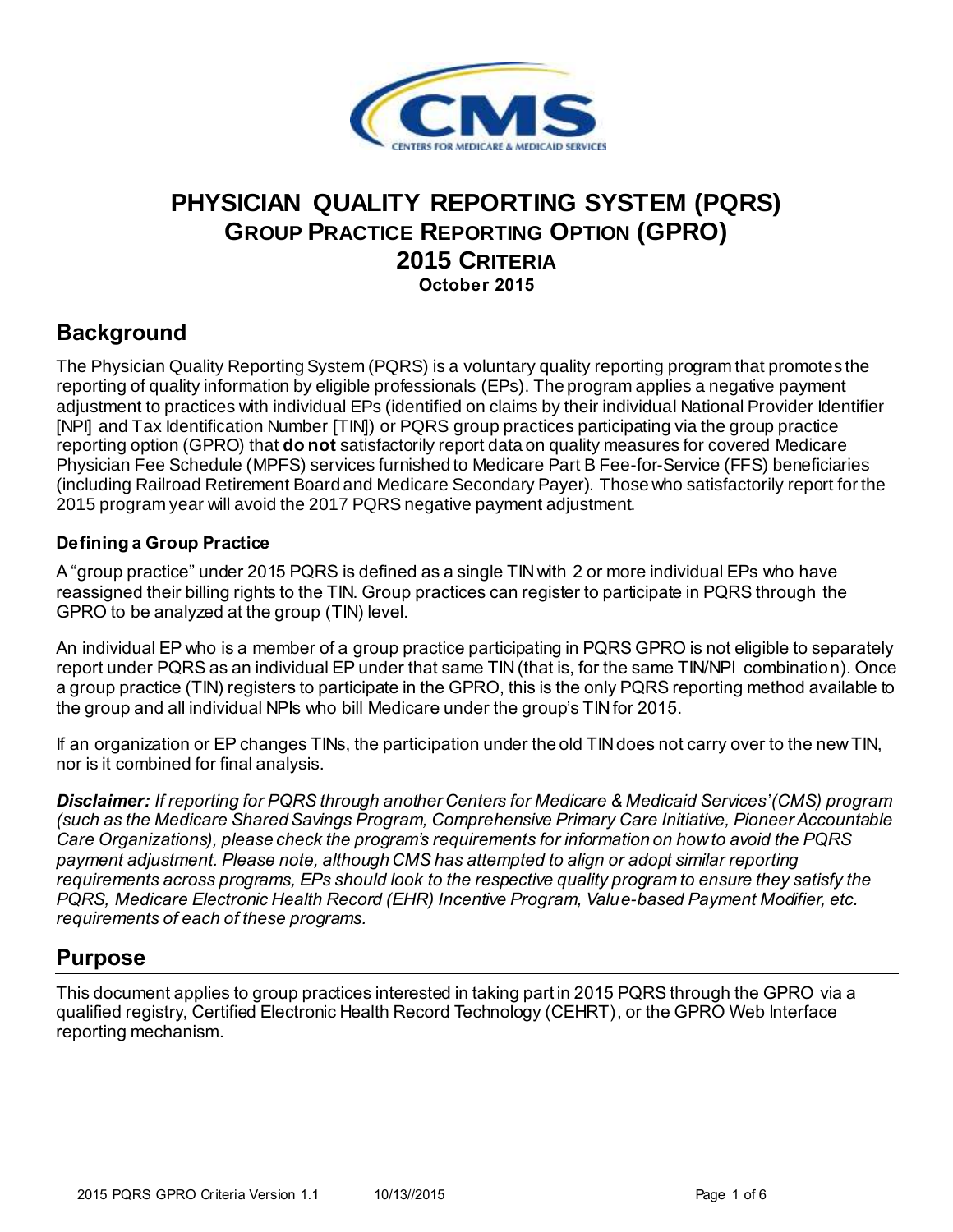# **PQRS GPRO Criteria**

 The group practice must meet *all* of the following requirements in order to be considered a group practice participating in GPRO for the 2015 PQRS program year:

#### **1. Participation Requirements**

 To participate via the 2015 PQRS GPRO, participants must comply with all of the following requirements:

- Have billed MPFS Part B on or after January 1, 2015 through December 31, 2015;
- Agree to have the results of their performance on PQRS measures publicly posted on the Physician Compare website;
- Be able to comply with a secure method for data submission;
- Allow CMS access to review the Medicare beneficiary data on which PQRS GPRO submissions are founded or provide to CMS a copy of the actual data;
- Register to participate in PQRS via GPRO by June 30, 2015; and
- Provide all requested information through the Physician Value-Physician Quality Reporting System (PV-PQRS) Registration System during registration.

 Additionally, **GPRO Web Interface participants** must have the following technical capabilities, at a minimum: standard PC image with Microsoft® Office and Microsoft® Access software installed; and minimum software configurations.

#### **2. Determine Group Size**

 A group practice must have 2 or more EPs in order to participate via the PQRS GPRO. The group practice will determine its size based on the number of EPs billing under the TIN at the *time of registration*. During registration, group size will be categorized as 2-24 EPs, 25-99 EPs and 100 or more EPs. The group practice will need to indicate their group size to CMS by selecting one of these size categories. Reporting requirements and available reporting methods will vary based on the group size.

#### **3. Determine Reporting Method**

 The group practice will need to determine the best reporting method for the group. Group practices will select their reporting method during registration and the group will need to meet the reporting requirements for the group size selected regardless of changes to the group size after registration. Following are the different reporting mechanisms available for participation in 2015 PQRS the GPRO.

 Note that for each reporting mechanism, there is also an option to combine that reporting mechanism with the Consumer Assessment of Healthcare Providers and Systems (CAHPS) for PQRS survey. The CAHPS for PQRS survey is *mandatory for groups of 100 or more EPs*, but is an option for smaller groups to combine with other reporting mechanisms. CMS will **not** bear the cost of administering the CAHPS for PQRS survey during the 2015 program year and beyond. The CMS-certified survey vendor will administer and collect 12 summary survey modules on behalf of the group practice's patients. For complete information about participating via CAHPS for PQRS, see the *2015 CMS-certified Survey Vendor Made Simple*  available on th[e CMS-Certified Survey Vendor](https://www.cms.gov/Medicare/Quality-Initiatives-Patient-Assessment-Instruments/PQRS/CMS-Certified-Survey-Vendor.html) page of the CMS PQRS website.

#### **Qualified Registry (2 or more EPs)**

 The group practice must satisfactorily report at least 9 measures, covering at least 3 of the National Quality Strategy (NQS) domains. Of these measures, if a group practice sees at least 1 Medicare patient in a face-to face encounter, the group practice would report on at least 1 applicable measure in the cross-cutting measure set.

- If less than 9 measures covering at least 3 domains apply to the group practice, report 1-8 measures covering 1-3 domains for which there is Medicare patient data, AND report each measure for at least 50 percent of the group practice's Medicare Part B FFS patients seen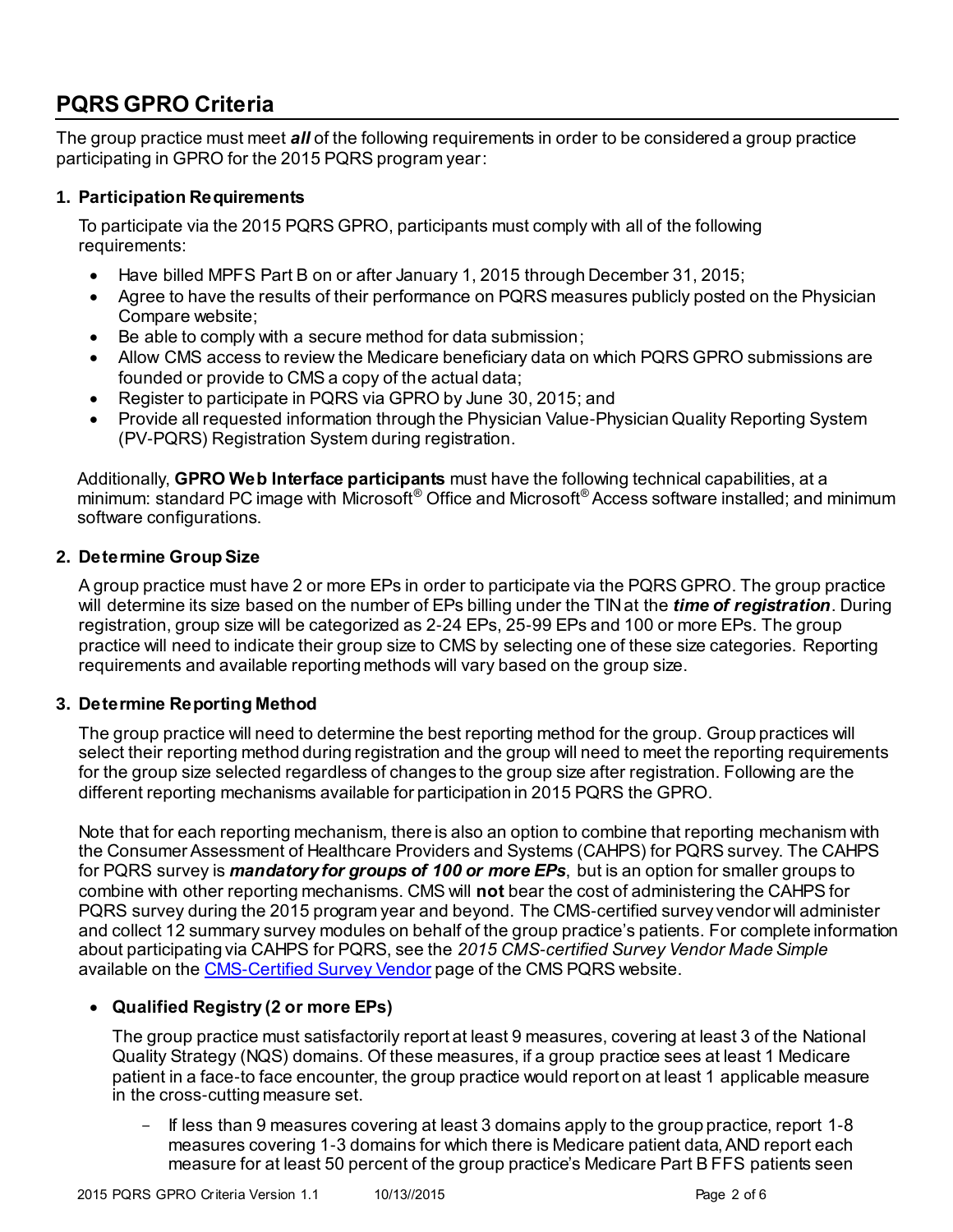during the reporting period to which the measure applies.

- $\circ$  The group practice would be subject to the Measure-Applicability Validation (MAV) process, which allows CMS to determine whether the group practice could have reported additional measures and/or measures covering additional domains.
- Measures with a 0 percent performance rate would not be counted.

 Complete information about registry reporting is available in the *2015 PQRS: Registry Reporting Made Simple* document on the **Registry Reporting** page of the PQRS website. Additionally, the list of 2015 PQRS qualified registries will be posted during the summer of 2015 on the PQRS website under the Registry Reporting page. Group practices reporting via qualified registry must select a registry that supports TIN-level analysis and submission for GPRO reporting.

#### *CAHPS for PQRS Option with Registry Reporting*

 CAHPS for PQRS is required for PQRS group practices of 100 or more EPs, but is optional for groups of 2-99 EPs. PQRS group practices participating in CAHPS for PQRS may choose a qualified registry, in conjunction with reporting the CAHPS for PQRS survey measures. The group practice must have all12 CAHPS for PQRS survey measures reported on its behalf via a CMS-Certified Survey Vendor, and report at least 6 additional measures, outside of CAHPS for PQRS, covering at least 2 of the NQS domains using the qualified registry.

- If any EP in the group practice sees at least 1 Medicare patient in a face-to-face encounter, the group practice must report on at least 1 measure in the cross-cutting measure set.
- CAHPS for PQRS would fulfill the PQRS cross-cutting measure requirement; therefore, the group practice will not need to report another cross-cutting measure in order to fulfill the requirement.

 If a group practice *does not* have at least 6 applicable measures covering 2 NQS domains, the group may still meet the satisfactory reporting criterion by reporting on as many measures that are applicable, including the measures in the cross-cutting measure set.

- If a group practice reports on **1 to 5** PQRS measures covering 1-2 NQS domains for which there is Medicare patient data for at least 50% of their Medicare Part B FFS patients seen during the reporting period to which the measure applies, **OR** reports on **6 or more** PQRS  measures across **fewer than 2 domains** for at least 50% of their patients or encounters eligible for each measure, the group will be subject to MAV. MAV allows CMS to determine whether the group practice could have reported additional measures and/or measures covering additional domains.

#### **Electronic Health Record (EHR) Reporting (2 or more EPs)**

 Group practices participating in the 2015 PQRS GPRO via EHR Direct or EHR Data Submission Vendor (DSV) must satisfactorily report 9 measures covering at least 3 domains. If the group practice's CEHRT does not contain patient data for at least 9 measures covering at least 3 domains, then the group practice must report the measures for which there is patient data. Agroup practice must report on at least 1 measure for which there is Medicare patient data.

 All of the following requirements must be met in order for a group practice to be eligible to report via EHR:

- 1. All EPs within the group practice participating through the GPRO must use CEHRT.
- 2. The final set of data must be submitted utilizing 2014 Edition CEHRT. EPs and group practices are not required to have 2014 CEHRT for the full year of PQRS or have 2014 CEHRT implemented on the first day of the reporting year, which is 1/1/2015.The EP or PQRS group practice will only be able to participate in 2015 PQRS if the group practice implements 2014 CEHRT in time for submission.

 **Note:** Group practices participating in 2015 PQRS GPRO via GPRO Web Interface are also required to use 2014 CEHRT to populate the GPRO Web Interface to participate in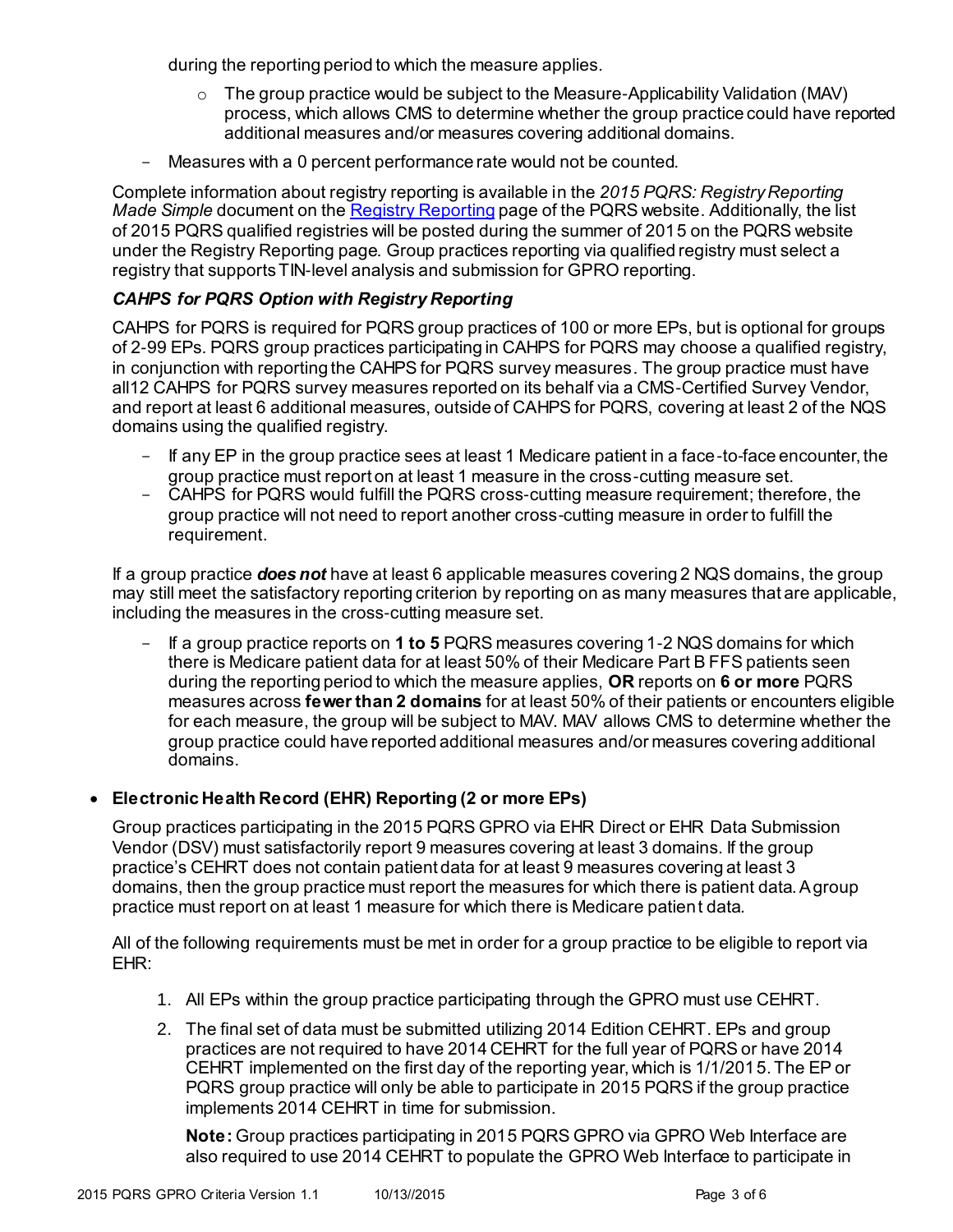both 2015 PQRS and the EHR Incentive Program.

3. The CEHRT must be able to analyze the group's data at the TIN level. The EHR vendor must aggregate the data at the TINlevel to ensure that the data is calculated correctly for group practice reporting. If the EHR vendor does not analyze this measure at the TIN level, then some encounters may not be included when computing the measure; resulting in an incorrect reporting rate. Be sure the group's CEHRT supports GPRO reporting at the TIN level before selecting this reporting mechanism.

 Complete information about EHR reporting is available in the *2014 PQRS: EHR Reporting Made* Simple on the **Electronic Health Record Reporting** page of the PQRS website.

#### *CAHPS for PQRS Option with EHR Reporting*

 CAHPS for PQRS is required for PQRS group practices of 100 or more EPs, but is optional for groups of 2-99 EPs. PQRS group practices participating in CAHPS for PQRS may choose to use a direct EHR product that is CEHRT or EHR data submission vendor that is CEHRT in conjunction with reporting the CAHPS for PQRS survey measures. The group practice must have all 12 CAHPS for PQRS survey measures reported on its behalf via a CMS-Certified Survey Vendor, and report at least 6 additional measures, outside of CAHPS for PQRS, covering at least 2 of the domains using the direct EHR product that is CEHRT or EHR data submission vendor product that is CEHRT.

- If the PQRS group practice's CEHRT does not contain patient data for at least 9 measures across at least 3 domains, then the group practice must report the measures for which there is Medicare patient data.
- A group practice must report on at least 1 measure for which there is Medicare patient data, and report on **all payers**

#### **GPRO Web Interface Reporting (25 or more EPs)**

 The GPRO Web Interface is a web-based reporting tool that is partially pre-populated with an assigned sample of Medicare Part Aand B FFS beneficiaries; this sample is based on the claims history for the group practice, and contains demographic and utilization information for those assigned beneficiaries.

 Group practices reporting via the GPRO Web Interface will be required to populate all of the remaining data fields necessary for capturing quality measure information for each consecutively assigned Medicare beneficiary (248 beneficiaries for all group sizes) with respect to services furnished during the 2015 reporting period. If the group practice is assigned less than 248 Medicare beneficiaries, then the group practice must report on 100 percent of its assigned beneficiaries. Agroup practice must report on at least 1 measure for which there is Medicare patient data. The group practices will be able to access the GPRO Web Interface for 2015 data submission, during the first quarter of 2016.

 Group practices participating in 2015 PQRS GPRO via GPRO Web Interface are required to use 2014 CEHRT to populate the GPRO Web Interface to participate in both 2015 PQRS and the EHR Incentive Program.

 The *2015 GPRO Web Interface Narrative Specifications*, assignment and sampling information, and additional information about reporting 2015 PQRS through the GPRO Web Interface can be found on the <u>GPRO Web Interface</u> section of the PQRS website.

 *Note: Before selecting the GPRO Web Interface reporting mechanism, groups are encouraged to review the* 2015 GPRO Web Interface Narrative Specifications *to make sure that the group practice will be able to report on the measures. Given the assignment methodology, some group practices (such as groups consisting only of non-physician practitioners) might not be able to report PQRS quality measures using the GPRO Web Interface because no beneficiaries will be assigned to them. CMS advises those group practices to participate in the PQRS via another reporting mechanism.* 

#### *CAHPS Option with GPRO Web Interface Reporting*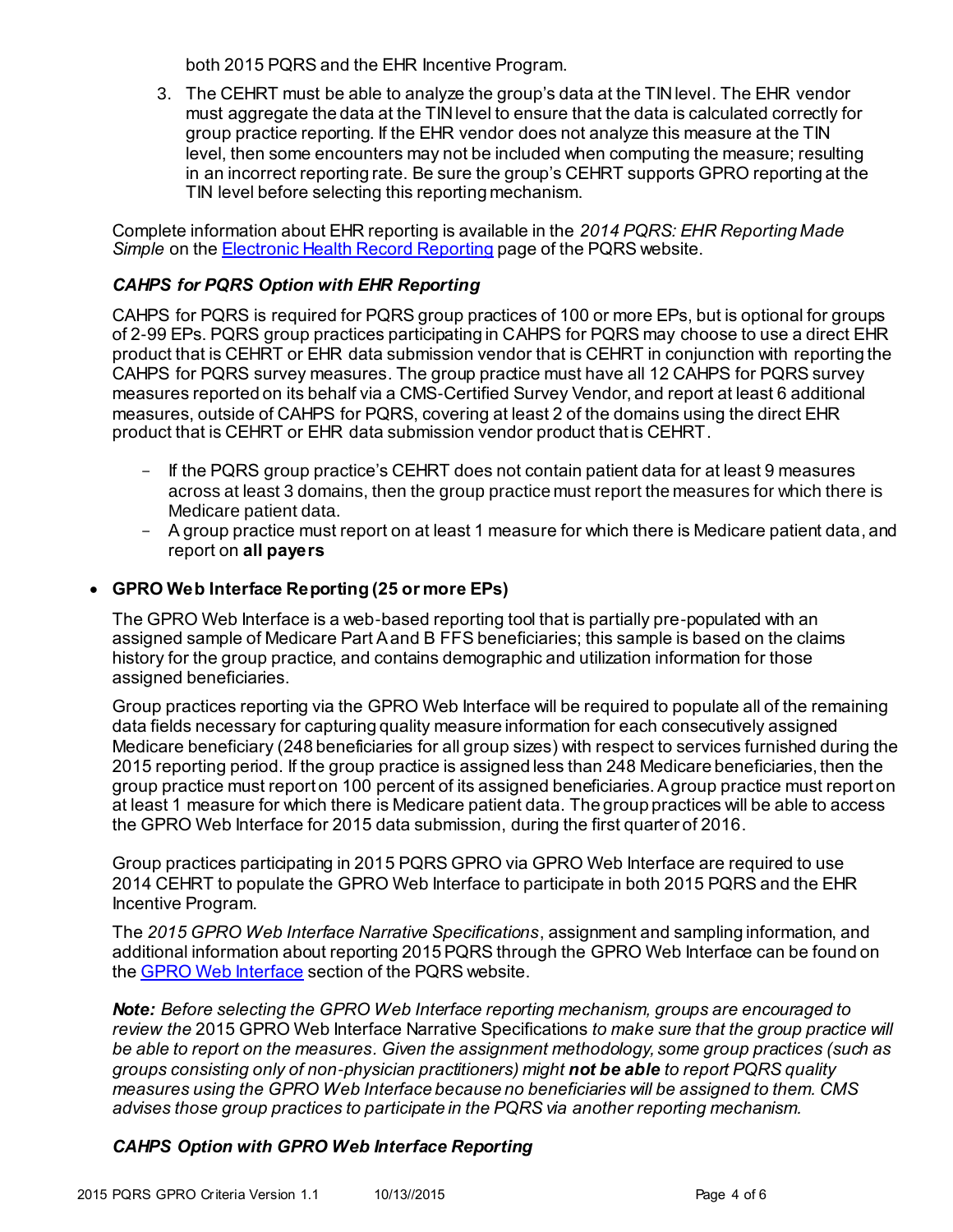Group practices with 100 or more EPs reporting through the GPRO Web Interface will be required to report the CAHPS for PQRS measures through a CMS-Certified Survey Vendor in addition to satisfactorily reporting PQRS measures via the GPRO Web Interface.

 If a group practice of 25-99 EPs chooses to use the GPRO Web Interface in conjunction with reporting the CAHPS for PQRS survey measures, the group practice must have all CAHPS for PQRS survey measures reported on its behalf via a CMS-Certified Survey Vendor. In addition, the group practice must satisfactorily report PQRS measures via the GPRO Web Interface.

#### **4. Registration**

Registration must be completed through the online **PV-PQRS Registration System** during the registration  period, **April 1, 2015 - June 30, 2015**. The PV-PQRS Registration System is a web-based application that serves the PV and PQRS programs.

 The group practice will need to designate a Security Official (SO) PV-PQRS Role and Representative PV- PQRS Role to complete registration. Additional information and step-by-step instructions for obtaining PV-PQRS Roles for registering are available in the "Downloads" section of the **Self Nomination/Registration** page of the CMS website.

Please use the following information and instructions to register for the 2015 PQRS GPRO:

- **STEP 1:** Go to the [PV-PQRS Registration System](https://portal.cms.gov/) website. On the right hand side, select **Login to CMS Secure Portal**.
- **STEP 2:** After accepting the **Terms and Conditions**, enter your IACS User ID and Password in the  **Welcome to CMS Enterprise Portal** screen. Select **Log In** to continue.
- **STEP 3:** Select the **PV-PQRS** tab at the top of the screen, and then select **Registration** from the dropdown menu.
- **STEP 4:** You will see a screen where the group practice(s) and EP(s) (if applicable) that are associated with your IACS account are listed. To register a group practice for the first time, select the **Register** link to the right of the group practice you want to register.

 *Note: If your group practice is participating in an Accountable Care Organization (ACO), then you do not need to register for PQRS GPRO via the PV-PQRS System.*

 Complete information and step-by-step instructions for registering a newgroup for participation in 2015 PQRS GPRO or for modifying a previous registration is available on the **Self Nomination/Registration** page of the [Medicare FFS Physician Feedback Program/Value-Based Payment Modifier](http://www.cms.gov/Medicare/Medicare-Fee-for-Service-Payment/PhysicianFeedbackProgram/index.html) website.

#### **Canceling or Updating 2015 GPRO Registration**

 During the registration period, group practices may change their reporting method or update organization al information at any time prior to the June 30, 2015 deadline. Groups who register for the 2015 PQRS GPRO will *not* be able to change or update their registration after the deadline.

 Group practices that register for 2015 GPRO, but wish to cancel their registration must log in to the PV- PQRS Registration System and cancel their registration *before* the registration period closes on **June 30, 2015 (at 11:59 p.m. ET)**. Group practices will not be allowed to cancel their 2015 GPRO registration after this date.

 If a group practice cancels their PQRS GPRO registration, then the group can still avoid the downward VM payment adjustment in 2017, if the EPs in the group participate in the PQRS as individuals in 2015 and **at least 50%of the EPs** in the group meet the satisfactory reporting criteria as individuals via claims, qualified registry, or CEHRT (or in lieu of satisfactory reporting, satisfactorily participate in a qualified clinical data registry). No registration is necessary if the EPs in a group practice participate as individuals after canceling